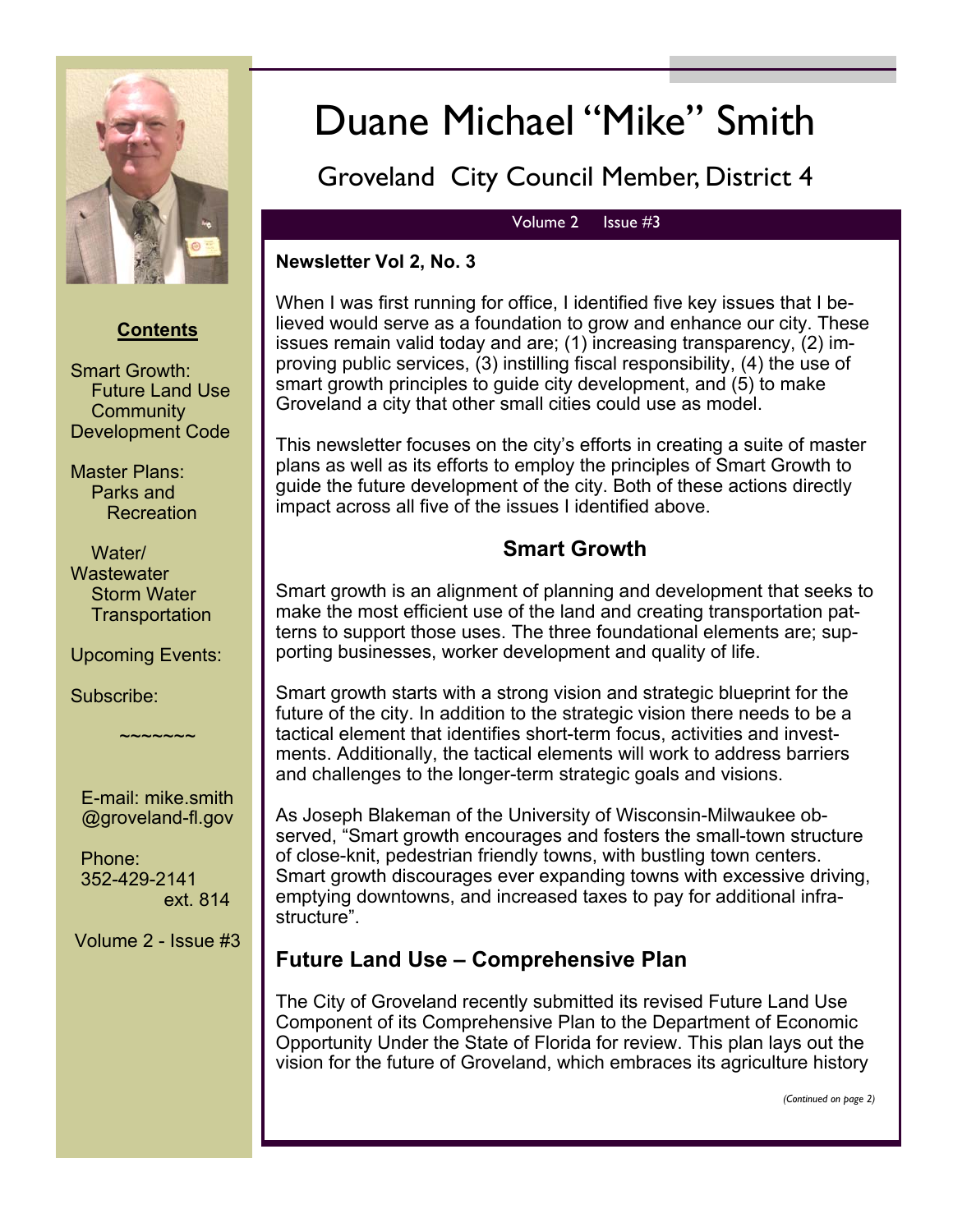and desires to be a unique and charming destination. The plan calls for nearly 60% of the total land mass to remain as open space or agriculture, celebrating its natural beauty and fostering an environmentally sensitive approach to development.

#### **Community Development Code**

The City is creating a Community Development Code that is focused on a relationship with nature and people through transect based zoning. A transect is a section, or zone, within an area that has its own set of rules. All zones embody one of the most fundamental principles of nature, which is diversity.

In the city's proposed code, Groveland's transect zones will include the following key elements:

- Walkable blocks and complete streets
- Parks, trails, and open space
- Diverse housing
- Mixed Use (retail, office, schools, residential)

Details on the concepts of the new code, including examples, graphics and pictures can be found on the city website at: https://www.groveland-fl.gov/506/Community-Development-Code-**Update** 

#### **Walkable Blocks and Complete Streets**

Whether it's a Town, Village, or Hamlet, walkability will be an essential aspect of all new communities developed in Groveland. Here is how the City of Groveland is taking big steps toward making our communities more walkable through our new Community Development Code. First, each new community will be planned around a *five-minute* walking range or, as we call it a *"walk shed"*. This means all residential lots are to be an easy five-minute walk away from their community's mixed-use core.

Second, within each walk shed, streets will be interconnected by using smaller blocks to increase connectivity. This is important because it provides several routes to get from point A to B. We're also introducing mid-block pedestrian pathways that further increase safe and comfortable routes for walking.

Third is that each new street will achieve the ideal **building height to street width ratio**. Fourth, the new code will include an illustrated glossary of *thoroughfare types* with specific design standards for main streets, residential streets, and alleys.

Lastly, our new *transect zoning standards* will require buildings on main streets to be built closer to wide sidewalks and include awnings, large store-front windows and entrances, sidewalk cafes, and pedestrian scale signs. This creates an engaging, welcoming place for people rather than vehicles. On our residential streets, buildings are to be setback a bit more to make way for landscaped yards and large front porches which encourage neighborly interactions. More information on this element of the code can be found at: https://www.groveland-fl.gov/517/ Taking-Steps-Toward-Walkability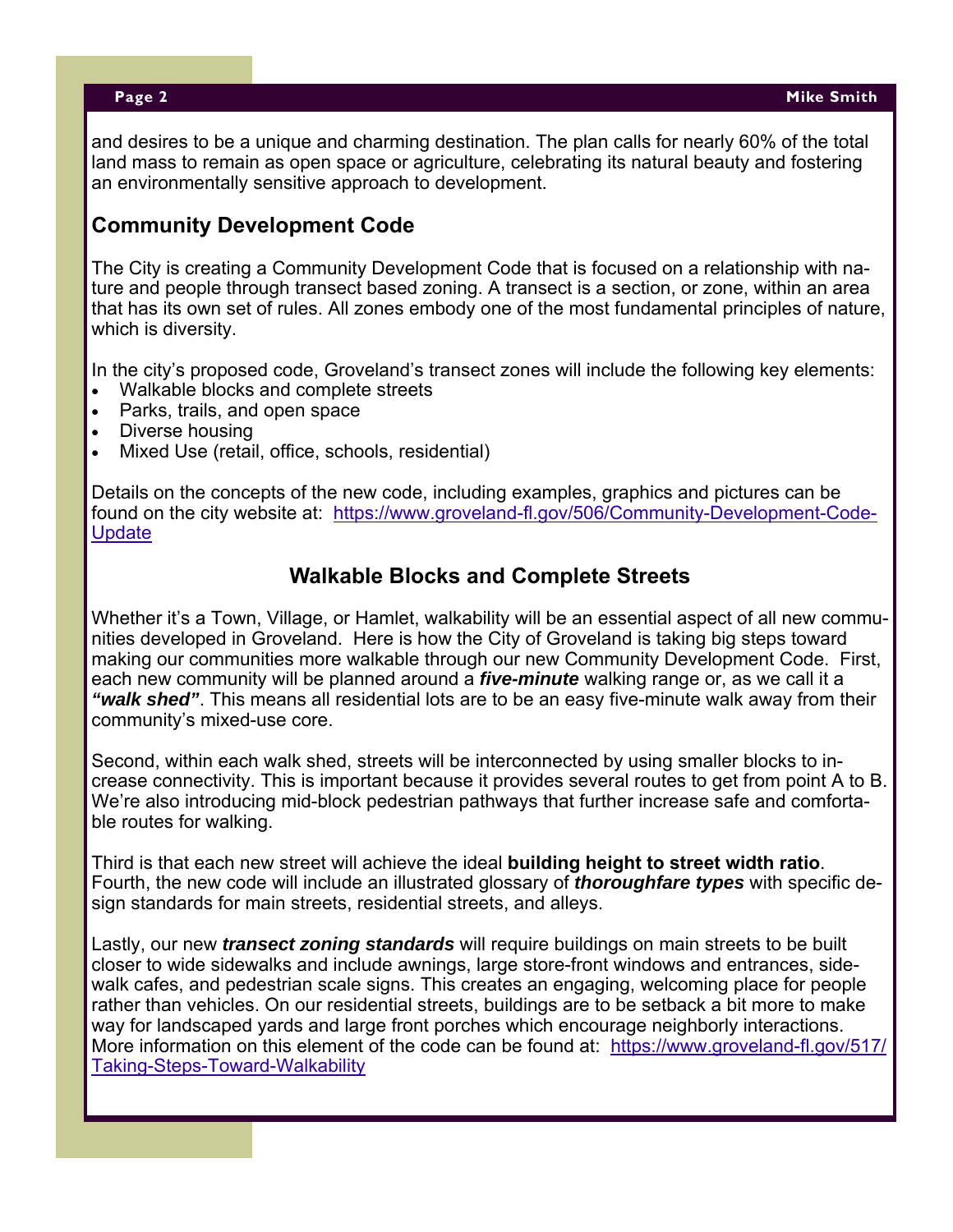*(Continued from page 2)* 

#### **Parks Trails and Open Spaces**

Groveland's new Community Development Code drastically improves how we approach parks and trails in two very important ways. First, we are increasing the percentage of land to be allocated toward open space to: *15% in the Town, 30% in the Village, and 50% in the Hamlet.*  Not only are the percentages much higher than they currently are, but developers will no longer be able to use water bodies and wetlands as open space credit.

The second way we are improving parks and trails in the code is by defining a diversity of Open Space Types, including: *Greens, Squares, Plazas, Pocket Parks, Mid-block Passages, and Greenway Trails.* Each of these types will include their own standards to include; size, dimensions, and fixtures (such as canopy trees, benches, walk paths, and decorative lighting). More importantly, it all serves a variety of purposes, such as going for a bicycle ride, walking your dog, playing with the kids, watching a movie in the park, or sipping coffee and relaxing. New communities will include a mix of these Open Space Types, all within walking distance.

In addition to the improved code standards, we are also preparing a city-wide Parks and Trails Master Plan and rolling out a new Community Greenspace Grant program to help residents enhance open space in existing neighborhoods. More information on this element of the code can be found at: https://www.groveland-fl.gov/511/The-Value-of-parks-and-Trails

#### **Diverse Housing**

There is not a "one size fits all" approach to housing. Unfortunately in most communities today, options are limited to single family home subdivisions or large-scale apartment complexes. This lack of diversity has left a gap in the housing market referred to as *Missing Middle Housing*. Missing Middle Housing is a spectrum of different housing types that can be nestled into communities designed with traditional neighborhood principles. Commonly built prior to World War II, Missing Middle Housing types can include *single family detached houses with accessory dwelling units (ADUs), duplexes, triplexes, four-plexes, garden apartments, townhomes, and live/work townhomes*.

In effort to ensure residents have a variety of housing options to choose from, Groveland's new *Form Based Code* will allow for a greater flexibility of housing types, all typically at the scale of a "house". For example, the code will continue to permit single family detached homes, but will also allow for duplexes, triplexes or four-plexes as long as they are built to the size and scale of a single-family detached house. It will also give residents the option to have an accessory dwelling unit (ADU) (i.e. garage apartment, granny flat) in the back. In the Downtown's Center zone, the options increase further. Here the city will allow lots to be split into smaller lots that can house bungalows, townhomes, or garden apartments.

However, if downtown living isn't for you, that's also OK. Groveland is also setting aside plenty of land for larger five acre lots ideal for country living and farming. Overall, Groveland will offer plenty of housing types throughout the transect. More on this element of the code can be found at: https://www.groveland-fl.gov/522/Missing-Middle-Housing.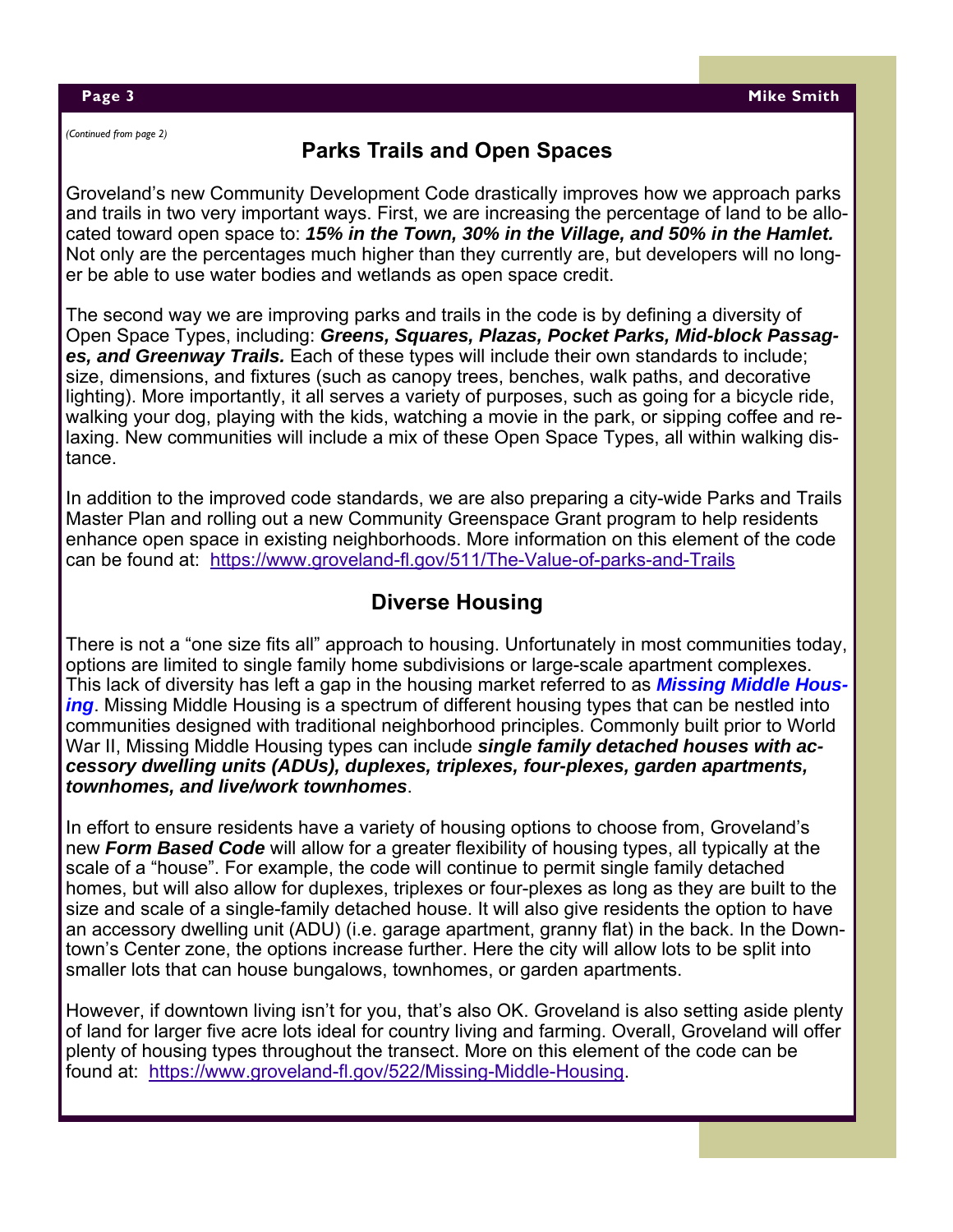### **Mixed Use/Traditional Neighborhood**

New Urbanism, which started in the 1980s, promotes environmentally friendly habitats by creating walkable neighborhoods with a diversity of housing and job types. This practice was very common before the rise of the automobile, prior to World War II. How ironic that decades later we're seeing urbanistic charm in new communities all over America, including the City of Groveland.

The heartbeat of New Urbanism encompasses 10 major principles. These principles are: (1) Walkability, (2) Connectivity, (3) Mixed Use and Diversity, (4) Mixed Housing, (5) Quality Architecture and Urban Design, (6) Traditional Neighborhood Structure, (7) Increased Density, (8) Green Transportation, (9) Sustainability, and (10) Quality of Life. However, the focus here is the principle of "Traditional Neighborhood".

To examine the principles and concepts of a Traditional Neighborhood, it is very important to start with understanding Urban Sprawl. Urban Sprawl is the expansion of human population away from central urban areas into low density areas. This is accomplished by creating a separation of uses that includes housing subdivisions, shopping centers, office parks, civic institutions, and roadways. So, how did we go from the old walkable neighborhood to the urban sprawl of today?

Traditional neighborhoods are the complete opposite of urban sprawl. Traditional neighborhoods are like one big bowl of gumbo, everything comes together perfectly for one delicious taste. Traditional neighborhoods create a compact mix of uses, which provides walkability, a healthier lifestyle, preservation of open spaces, reduction of vehicle congestion, and most importantly bringing life back to communities through live, work, and play in the neighborhood.

There are six (6) fundamental rules for Traditional Neighborhood Development that distinguishes it from Urban Sprawl.

- *The Center* A neighborhood that includes a variety of mixed uses such as residential, commercial, parks and public institutions.
- *The Five-Minute Walk* More conducive to pedestrian daily life needs of living, working, and shopping, instead of automobile transit commuting.
- *The Street Network-* Multiple access street connections which will allow a driver if needed to alter their route to avoid heavy traffic.
- *Narrow, Versatile Streets* Allow traffic to slow down and allow for parallel on street parking that will enhance wider sidewalks, shade trees, and buildings close to the street.
- *Mixed Use-* The mix of allowed uses and building sizes within walking distance.
- *Special Sites for Special Buildings* Structures that represent the collective identity and aspirations of the community, such as schools, civic buildings, and places of worship all located near each other.

While I have focused on Traditional Housing, it is important to keep all 10 principles in mind as together they seek to improve our quality of life and preserve our environment. Many of us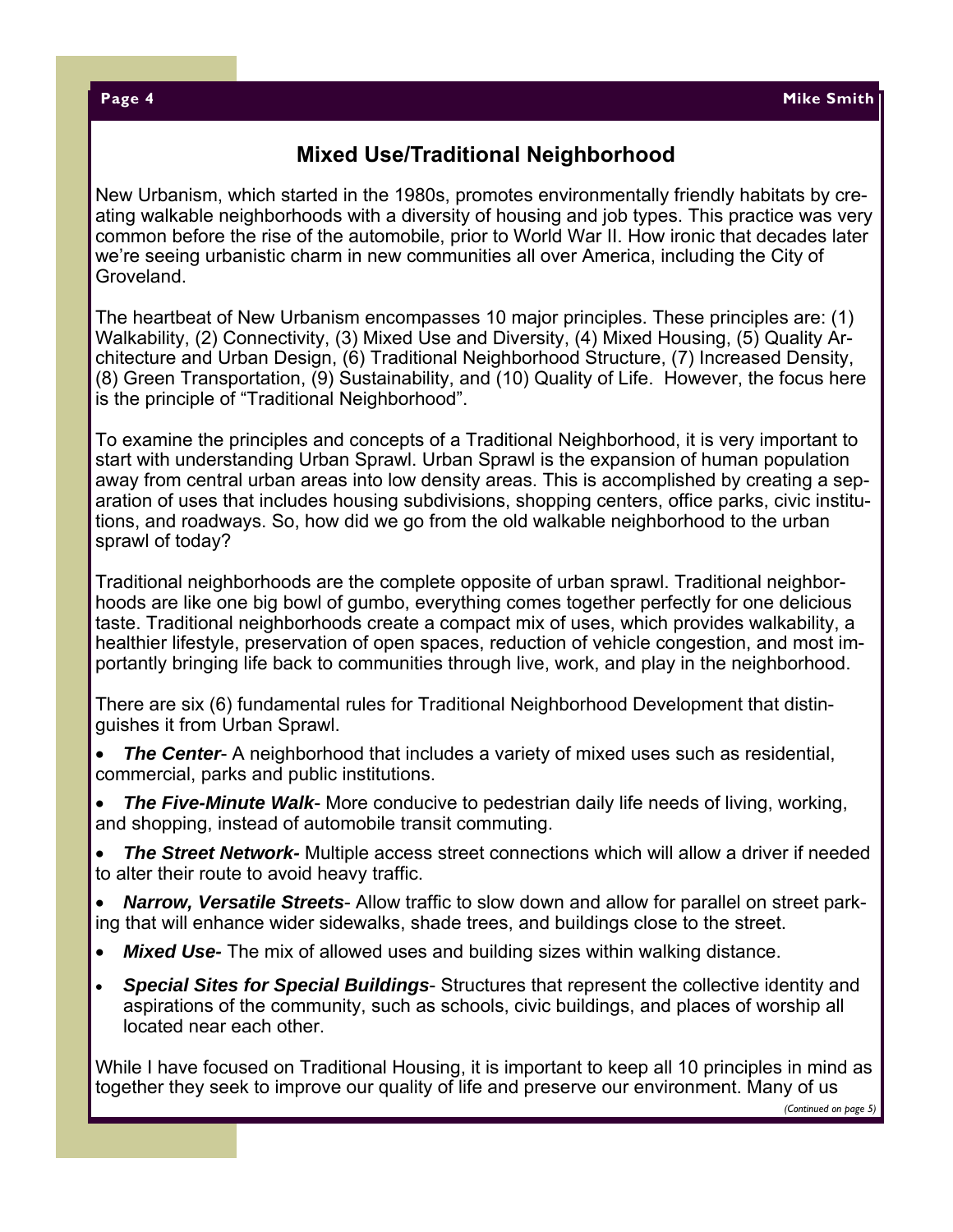have chosen Groveland because of its natural beauty and open spaces. More information on

this element can be found at: https://www.groveland-fl.gov/529/New-Urbanism.

### **Master Plans**

Developing a master plan requires the participation of a large variety of stakeholders and provide the citizens of the city a chance to help forge the future development of the city. A master plan is long-range in its view, providing a comprehensive understanding of a specific element of the city such as parks or transportation. It is a statement of public policy as it defines the city's vision for the scope and type of services that will be provided within that sector of the city. The plan also serves as a guide to future decision making in areas such as budget, capital improvements and future development to name a few. In short, a master plan helps to guide a city and all its stakeholders as the city seeks to move from what it presently is to what it would like to be in the future. The key to a master plan is that it needs to be living document that not only serves as a blueprint for the future, but provides a roadmap to achieve that future.

#### **Parks and Recreation Master Plan**

The city entered into an agreement with Barth Associates in May to prepare a Parks, Recreation, Trails and Open Space Master Plan. This plan will serve as a guide for the development and management of parks and recreation, open space, public services and facilities in the City of Groveland. The development of this plan will include input from the public, so watch for announcements. You are also invited to attend the meetings of the city's Recreational Advisory Committee. It is expected that the first public workshop on this effort will be in the next few months.

In developing this plan, the Barth Associates and the city will:

- Review the Groveland Comprehensive Plan and other documents as needed to provide background information on parks, trails, demographics, priorities, vision, connectivity goals and other related elements
- Solicit public participation
- Evaluate and identify short and long-range vision
- Develop an inventory of existing parks and recreation facilities, and analysis of parks and facilities
- Identify current and future needs and recreation trends
- Identify potential for improved utilization of existing parks
- Evaluate potential future park and open space acquisitions
- Evaluate open space and conservation lands (public and private)
- Evaluate the need for level of service standards
- Evaluate recreation planning standards
- Evaluate the need for neighborhood parks
- Review plans by, and in coordination with other entities including the State of Florida, Lake County Parks, Lake County School District, and St. Johns River Water Management District
- Identify potential funding sources and strategies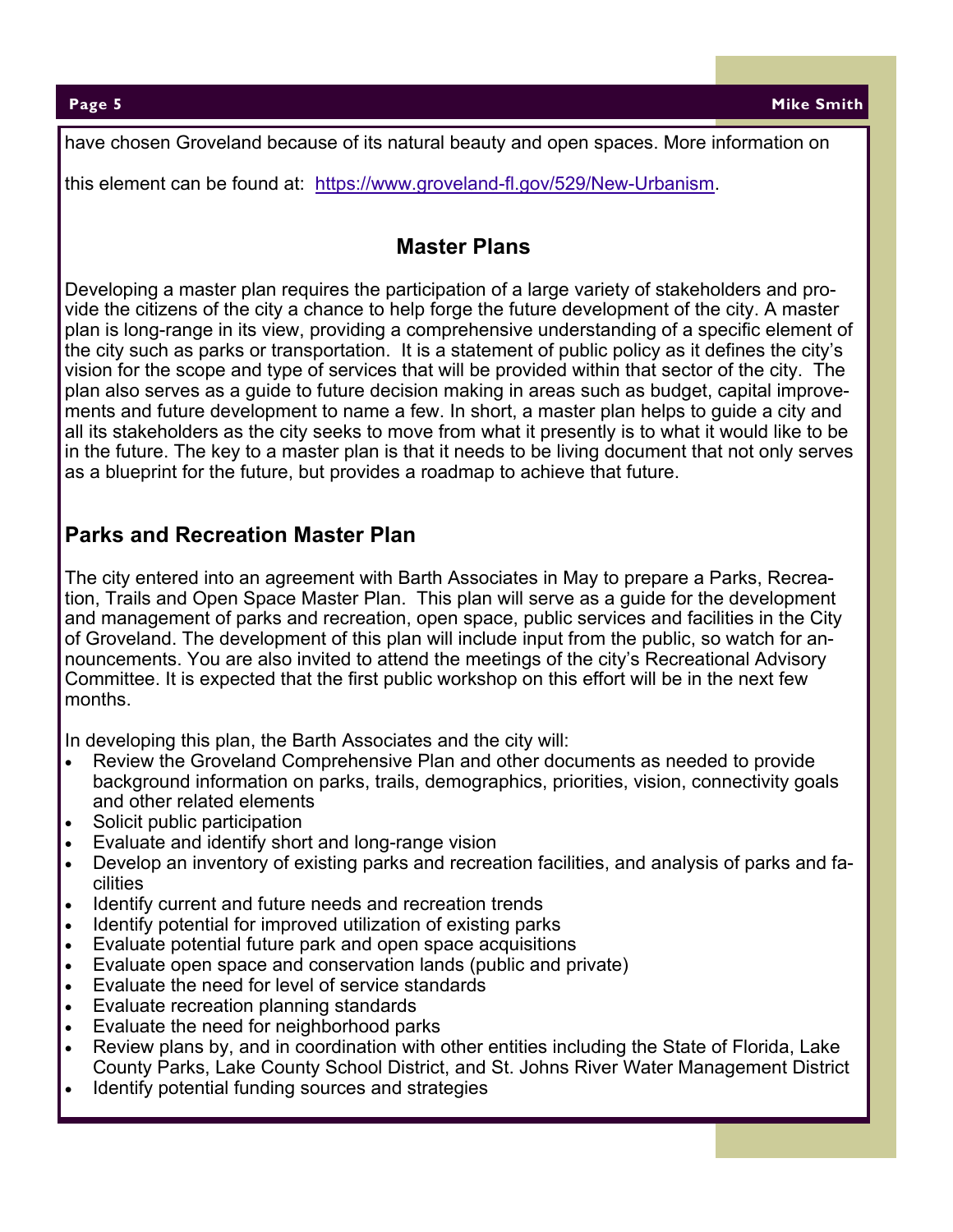*(Continued from page 5)* 

Draft a Master Plan and recommendations

#### **Water/Wastewater Master Plan**

One of the issues the City of Groveland faced in its utility department was a tendency to manage reactively. Much effort was spent doing fixes rather than ensuring the system could meet the current demands. Additionally, actions often were taken to solve a problem of the present, such as how to pipe water to a new community. These actions often did not examine potential future needs, which has resulted in duplicating supply lines to get adequate service for the expanded number of users. Furthermore, there was also a tendency to treat different aspects of utility work separately. The result of this approach was that many times it led lead to duplicate work, inefficiencies, and sub-optimal capital investment.

In February of 2020, the city contracted with Woodard & Curran, Inc., to develop a Utility Master Plan (UMP). Under this contract, they are to address the immediate, short-term, and longterm needs for capital projects and maintenance and operations of all City of Groveland drinking water, wastewater, and reclaimed water assets and systems. The data-driven strategic planning effort is expected to result in the production of an UMP and associated documentation to substantiate a Capital Improvements Program (CIP). The UMP will also include funding strategies for and professional assistance in applying for, securing, and administering funds from various agencies and sources.

The creation of the UMP will allow the city to be more proactive than reactive in providing vital services to the residents and businesses of the city. Through a well-crafted CIP, the city will be able to ensure the level of service meets the level of need. It will also allow the city to properly budget for future improvements, find outside funding for those improvements and minimize rate increases for those services.

#### **Storm Water Master Plan**

A stormwater master plan was recently completed and presented to the city. This plan builds upon the 2006 Stormwater Master Plan, focusing on the downtown area that lays within the city's Community Redevelopment Area (CRA). The plan identifies the improvements and conveyance systems, and associated capital costs, to prepare off-site stormwater storage for parcels located within the downtown CRA.

Identified improvements in the plan include potential expansion of the proposed Florida Department of Transportation ponds associated with the SR-50 realignment project, additional storm water vaults and conveyance systems and the potential use of pervious paving systems replacing asphalt.

#### **Transportation Master Plan**

A Transportation Master Plan (TMP) will provide a long-term multi-modal transportation vision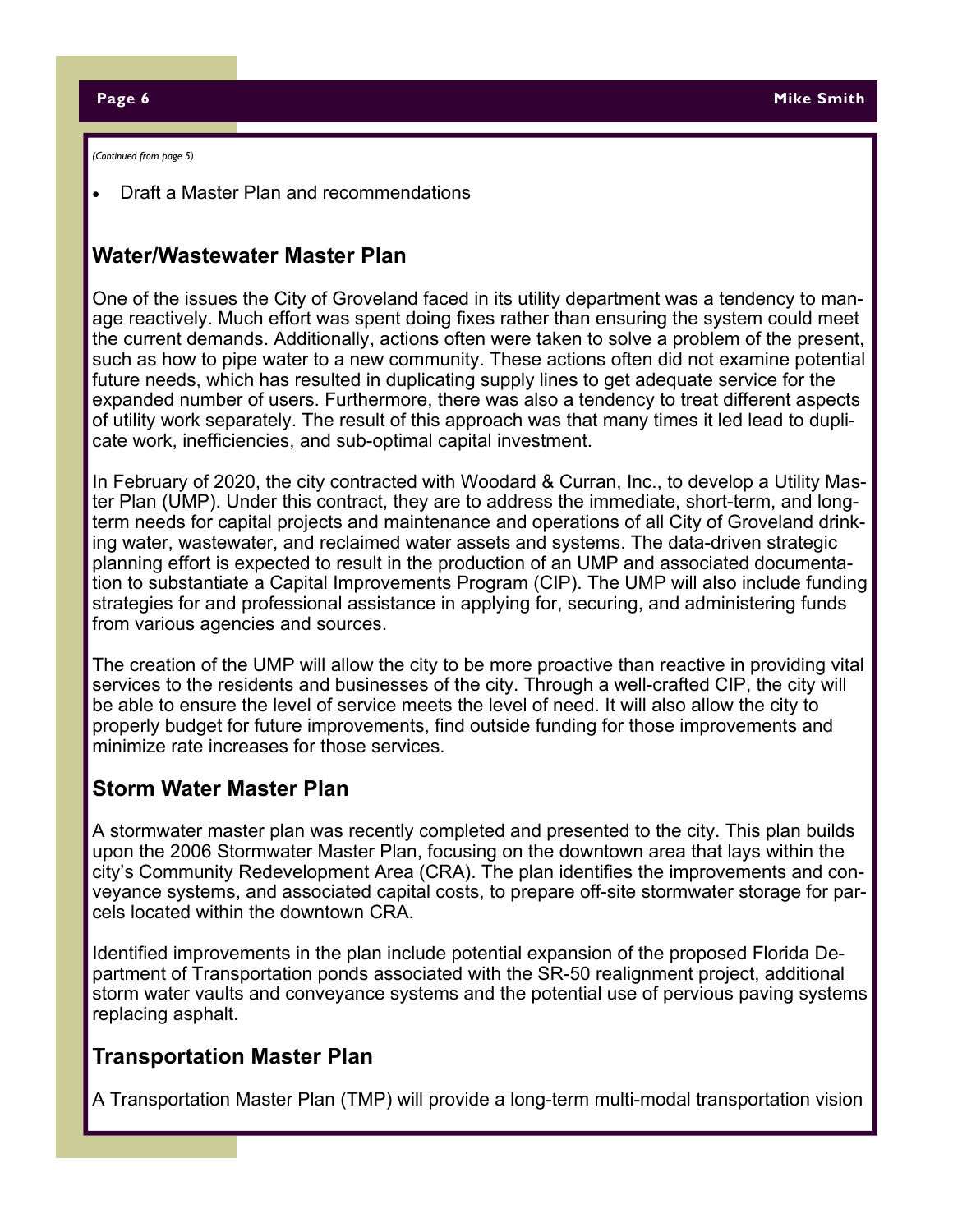#### *(Continued from page 6)*

for the City of Groveland. It is a planning tool that will assist the city in determining its long $\Box$ term transportation needs. The TMP, when adopted, will function as a reliable 5-7 year road map for future transportation investments throughout the City.

The overall purpose of the TMP is to equitably address the transportation challenges facing the City in a strategic manner within the fiscal constraints of the City's budget and limited state and federal funding. The TMP will be coordinated with regional plans and investments, striking a balance between community livability and mobility. When adopted, it will provide stakeholders with an understanding of the city's transportation patterns and vision so they can better plan for the placement of industry, retail/commercial establishments and housing.

As the city moves forward, there is a desire to make the community more pedestrian and bicycle friendly. The TMP will help us achieve this vision by identifying a system of street bike routes, multi-use trails and side paths located along streets. It will also serve to inform the federal, state and regional transportation planning authorities of the goals and visions of the city and how they align with the objectives of those other organizations. The TMP represents a multi-level partnership between local, state, and federal policy-makers and the citizens, business owners, and stakeholders who are most impacted by transportation decisions

#### **Upcoming Events**

Below are some events the city is planning for the coming months. However, with the current limitations in response to the COVID-19 pandemic, some of these events may not occur or their dates may change.

| Aug 1 <sup>st</sup>  | Back to School Backpack Day              |
|----------------------|------------------------------------------|
| Sept $5th$           | Labor Day celebration and Chili cook-off |
| Oct $24^{th}$        | Halloween costume contest                |
| Nov $2^{nd}$         | Dia de los Muertos (Day of the Dead)     |
| Nov $11^{\text{th}}$ | <b>Veterans Day Celebration</b>          |
| Dec $12^{\text{th}}$ | <b>Annual Christmas Parade</b>           |

#### **Subscribe**

If you would like to receive future copies of this newsletter, please subscribe for notifications by going to the Notify Me page on the city website at http://groveland-fl.gov/list.aspx. When you get to the website, enter your email address in the box and click "Sign In". Next click the envelope icon next to Councilman Smith's Newsletter. You will get a verification email and then a confirmation email after you have subscribed. Once subscribed you will get notification any new newsletters or news bulletins I post. The current and past newsletters are also available online at http://groveland-fl.gov/468/Councilman-Smiths-Newsletter.

Thank you for your interest in the city.

**Mike Smith**